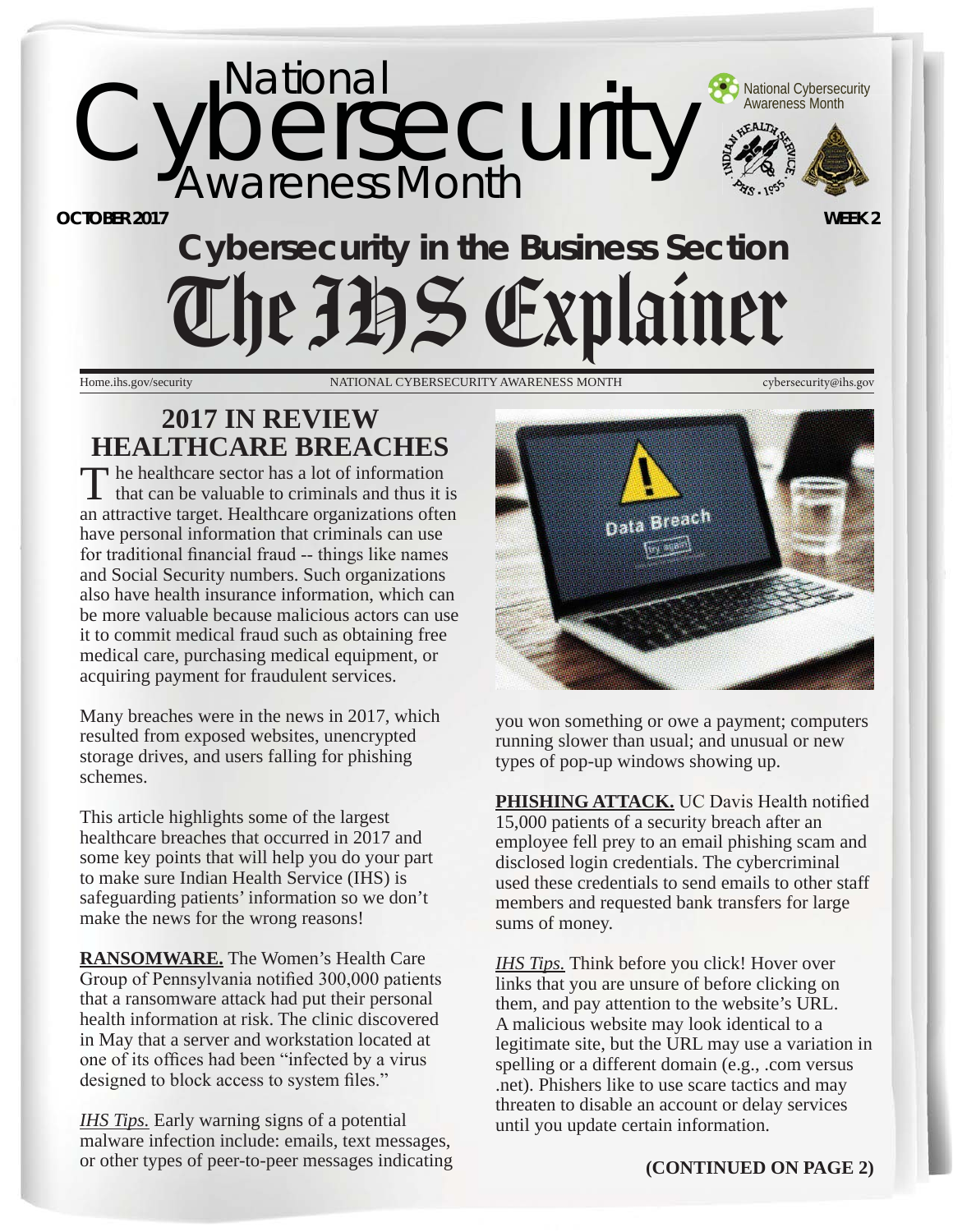## **2017 IN REVIEW HEALTHCARE BREACHES (CONTINUED FROM PAGE 1)**

**STOLEN HARD DRIVE.** A hard drive containing the personal data of about 1 million people was stolen from Washington State University in April. The hard drive contained backup files that included Social Security numbers and personal health data.

*IHS Tips.* If you are backing up sensitive information such as protected health information, contact your local IT staff or Area Information System Security Officer (ISSO) to make sure you are doing it correctly. And remember: sensitive data stored on mobile devices and portable media requires that: 1) you have a business need; 2) you have authorization; 3) the device is properly encrypted; and 4) the device is physically secured when not in use.

**STOLEN LAPTOP.** Providence-based Lifespan notified about  $20,000$  patients that a laptop theft may have exposed their sensitive information. The health organization said an employee's MacBook was taken during a car break-in. The computer was unencrypted and was not password protected.

*IHS Tips.* A minor distraction is all it takes for a laptop to vanish. Treat your laptop like cash. Consider carrying your laptop in something less obvious than a laptop case. Don't leave your laptop unattended, and don't keep passwords with your laptop or in its case.



cybersecurity@ihs.gov



## **AS AN IHS EMPLOYEE, YOU ARE A BIG FISH!**

vectory attackers are using new hooks called  $\sim$  spear-phishing to disguise their targeted attacks. They research organizations online to learn all they can, including employee names, phone numbers, and email addresses. They continue their data gathering on social media sites like LinkedIn, Facebook, and Twitter. With this information they bait the perfect hook with an emotional trigger such as authority, fear, reward, or curiosity. Then, they send you an email pretending to be a real person, often using the organization's logo or official email signature.

These emails are extremely realistic-looking and hard to detect because they appear to come from someone you know or work with. The email urgently asks you to take an action that bypasses standard security practices, like providing sensitive data to unverified recipients or logging in to an unconfirmed webpage. Their careful reconnais-<br>sance work can snag a really big fish because such emails don't contain malicious attachments or<br>links or other red flags that tip off security technologies like anti-virus or firewalls. No matter the hook – the cyber criminal's goal is the same – to rush you into making a mistake.

## **REPORT PHISHING EMAILS**

 $\prod$ f you become the fish on the hook, take a deep<br>breath and report it immediately. In the same way a fish can stay alive out of water for a few minutes, you have a few minutes to potentially survive a phishing disaster unscathed!

Don't think that just closing the browser page will make it go away. You can't throw this phish back! *You must report it!* 

To report phishing emails, contact your local ISSO or the IHS Cybersecurity Incident Response Team (CSIRT) at CSIRT@IHS.GOV.